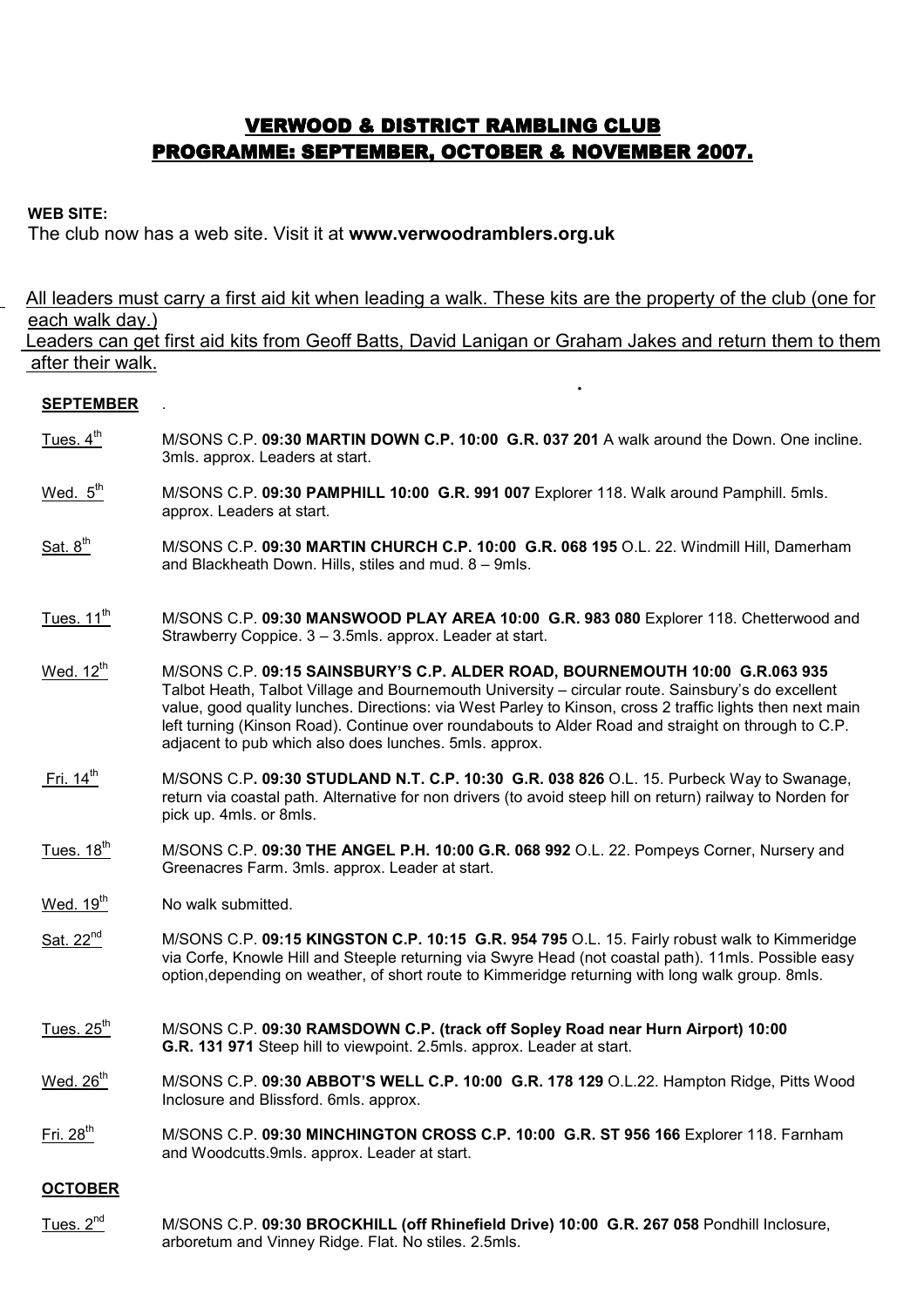- Wed. 3<sup>rd</sup> M/SONS C.P. 09:30 CRANBORNE GARDEN CENTRE C.P. 10:00 G.R. 056 132 Easy walk through Boveridge and Cranborne. 4.5mls.
- Sat. 6<sup>th</sup> M/SONS C.P. 09:30 ABBOTSWELL C.P. 10:00 G.R. 178 129 O.L. 22. Godshill and Fordingbridge. Could be muddy.8 – 9mls.
- Tues.  $9<sup>th</sup>$  HERITAGE CENTRE C.P. 09:45 G.R. 086 092 Forest walk around Stephen's Castle area. Could be muddy. 3mls. approx.
- Wed. 10<sup>th</sup> M/SONS C.P. 09:40 ALBION INN VERWOOD 10:00 G.R. 077 094 East Romford Farm, Edmondsham, Sutton Holmes, Boys Wood and Mount Pleasant Farm. 5.5 – 6mls. leader at start.
- Fri. 12<sup>th</sup> M/SONS C.P. 09:15 ABOARD SANDBANKS FERRY 10:30 G.R. SZ 037 870 Guided walk circa 5mls. around Brownsea Island with John Gibbons who will describe its history, geology, wildlife and archaeology. Allow  $3 - 4$  hours on the island to include usual lunch stop. Ferry £4.50. Island £4.70 (N.T. Members free). Contact Peter Walker to reserve a place as we may need to restrict numbers.
- $Tues. 16<sup>tn</sup>$  M/SONS C.P. 09:30 HURN THROOP MILL C. P. (off A338 onto A3060) 10:00 G.R. 111 958 A level riverside and lanes walk. 3mls. approx. Leader at start.
- Wed.  $17<sup>th</sup>$  No walk submitted.
- $Sat. 20<sup>th</sup>$  M/SONS C.P. 09:30 PRIBDEAN WOOD C.P. 10:00 G.R. 004 194 Explorer 118. Shermel Gate, Ox Drove and Chase Woods. 9mls. approx. Leaders at start.
- Tues.  $23^{\text{rd}}$  M/SONS C.P. 09:40 WHITE SHEET HILL 10:00 G.R. 047036 Explorer 118. Lower Row and Paradise House. 3 – 3.5mls. approx. Leader at start.
- Wed.  $24^{\text{th}}$  M/SONS C.P. 09:30 MARTIN DOWN C.P. 10:00 G.R. SU 037 200 Explorer 118. Nature reserve, Martin Village and Bokerley Ditch. 5mls. approx. Leaders at start.
- $Fit. 26<sup>th</sup>$  M/SONS C.P. 09:30 MARTIN DOWN C.P. 10:00 G.R. SU 038 200 Ackling Dyke and Bishopstone. 10mls. approx.
- Tues.  $30<sup>th</sup>$ M/SONS C.P. 09:30 BADBURY RINGS C.P. (off B3082) 10:00 G.R. 962 032 Fields and farm tracks. 2 stiles (N.T. style). NO DOGS. 3.5mls. Leader at start.
- $W$ ed. 31st M/SONS C.P. 09:30 ASHLEY WALK C.P. 10:00 G.R. 186 157 Godshill, Folds Farm, Godshill Wood and Inclosure. Undulating New Forest walk. 5mls. Leaders at start.

#### NOVEMBER

- Sat.3<sup>rd</sup> M/SONS C.P. 09:00 WINFRITH NEWBURGH CHURCH C.P. 10:10 G.R. SY 805 844 O.L. 15. Chaldron Herring, Daggers Gate and Coombe Keynes. 10mls. approx. Leaders at start.
- Tues.  $6<sup>th</sup>$  M/SONS C.P. 09:30 ST. CATHERINE'S HILL 10:00 G.R. 146 944 (Please share cars limited **parking.)** O.L. 22.  $3 - 3.5$ mls. Leader at start.
- Wed.  $7^{\text{m}}$  M/SONS C.P. 09:30 GODSHILL INCLOSURE (park by edge of wood) 10:00 G.R. 177 161 O.L. 22. Stricklands Plantation, Hale, Hale House, Woodgreen and Castle Hill. Could be muddy in places. 5.5mls. Leaders at start.
- $Fit. 9<sup>th</sup>$  M/SONS C.P. 09:30 MINCHINGTON CROSS C.P. 10:00 G.R. 957 167 Explorer 118. Ox Drove, Win Green and Tollard Royal. Could be muddy. 8-9mls.
- Tues.  $13<sup>th</sup>$  No walk submitted.